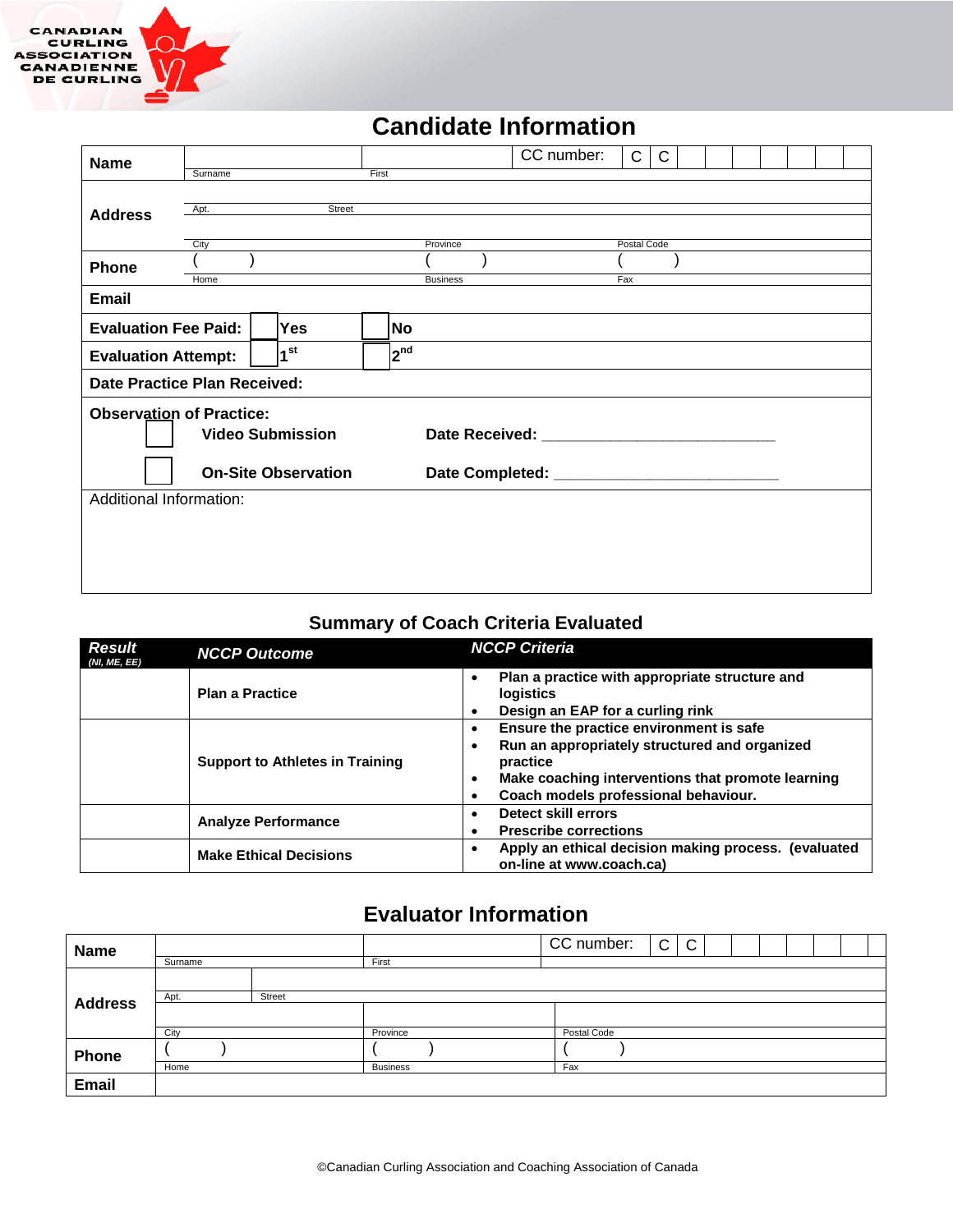

# **Practice Plan and EAP Evaluation**

**Submitted before the Observation**

| <b>Name</b>                                                                      |  | <b>Candidate</b> | Surname                                                                                                                                                  | First                                                         |                        |             | CC number:                  | $\mathsf{C}$ | C |                                     |                                       |  |
|----------------------------------------------------------------------------------|--|------------------|----------------------------------------------------------------------------------------------------------------------------------------------------------|---------------------------------------------------------------|------------------------|-------------|-----------------------------|--------------|---|-------------------------------------|---------------------------------------|--|
| <b>Date</b>                                                                      |  | Received:        |                                                                                                                                                          | Location:                                                     |                        |             |                             |              |   |                                     |                                       |  |
|                                                                                  |  |                  |                                                                                                                                                          |                                                               | <b>Plan a Practice</b> |             |                             |              |   |                                     |                                       |  |
| <b>Scoring</b>                                                                   |  |                  |                                                                                                                                                          |                                                               |                        |             |                             |              |   |                                     |                                       |  |
| 0<br>1                                                                           |  |                  | Evidence is incorrect / incomplete. Does not yet meet expectations. Needs Improvement (NI)<br>Evidence is observed consistently. Meets expectations (ME) |                                                               |                        |             |                             |              |   |                                     |                                       |  |
| $\overline{2}$                                                                   |  |                  | Exceptional quality and attention to detail. Exceeds expectations (EE)                                                                                   |                                                               |                        |             |                             |              |   |                                     |                                       |  |
|                                                                                  |  |                  | <b>Evidence of Achievement</b>                                                                                                                           |                                                               |                        | <b>Mark</b> | <b>Comments</b>             |              |   |                                     |                                       |  |
|                                                                                  |  | a.               | Location of phone(s)                                                                                                                                     |                                                               |                        |             |                             |              |   |                                     |                                       |  |
|                                                                                  |  | b.               | Emergency telephone numbers listed                                                                                                                       |                                                               |                        |             |                             |              |   |                                     |                                       |  |
| EAP                                                                              |  | c.               | Location of medical profiles, for each participant under<br>the coach's care.                                                                            |                                                               |                        |             |                             |              |   |                                     |                                       |  |
|                                                                                  |  | d.               | Location of the fully stocked First Aid kit.                                                                                                             |                                                               |                        |             |                             |              |   |                                     |                                       |  |
|                                                                                  |  | е.               | Identifies designated charge person and call person                                                                                                      |                                                               |                        |             |                             |              |   |                                     |                                       |  |
|                                                                                  |  | f.               | Specific directions to reach the facility                                                                                                                |                                                               |                        |             |                             |              |   |                                     |                                       |  |
|                                                                                  |  |                  |                                                                                                                                                          |                                                               | <b>Total Mark</b>      |             | $NI = Needs$<br>Improvement |              |   | $ME = Meets$<br><b>Expectations</b> | $EE = Exceeds$<br><b>Expectations</b> |  |
|                                                                                  |  |                  |                                                                                                                                                          |                                                               |                        |             | < 5                         |              |   | $5 - 8$                             | > 8                                   |  |
|                                                                                  |  |                  |                                                                                                                                                          | Must score in a minimum of 5 evidences in the EAP Evaluation. |                        |             |                             |              |   |                                     |                                       |  |
|                                                                                  |  | g.               | Athletes' age, abilities and performance levels are<br>identified **                                                                                     |                                                               |                        |             |                             |              |   |                                     |                                       |  |
|                                                                                  |  | h.               |                                                                                                                                                          | Clearly identified goal(s) consistent with LTAD model         |                        |             |                             |              |   |                                     |                                       |  |
|                                                                                  |  | i.               |                                                                                                                                                          | Practice segments are identified and organized                |                        |             |                             |              |   |                                     |                                       |  |
| Structured Practice Plan                                                         |  | j.               | Timeline for segments                                                                                                                                    |                                                               |                        |             |                             |              |   |                                     |                                       |  |
|                                                                                  |  | k.               | Activities clearly described                                                                                                                             |                                                               |                        |             |                             |              |   |                                     |                                       |  |
|                                                                                  |  | I.               | 1-3 Key factors identified for each activity**                                                                                                           |                                                               |                        |             |                             |              |   |                                     |                                       |  |
|                                                                                  |  | m.               | Practice length suitable for athlete age & ability                                                                                                       |                                                               |                        |             |                             |              |   |                                     |                                       |  |
| and                                                                              |  | n.               | Activities consider potential risk factors                                                                                                               |                                                               |                        |             |                             |              |   |                                     |                                       |  |
| 9                                                                                |  | o.               | Activities purposeful and linked to goal(s)                                                                                                              |                                                               |                        |             |                             |              |   |                                     |                                       |  |
|                                                                                  |  | p.               | Activities are appropriate to the stage of skill<br>development and age of athletes                                                                      |                                                               |                        |             |                             |              |   |                                     |                                       |  |
| Appropria                                                                        |  | q.               | Equipment requirements are outlined and match<br>qoals/activities                                                                                        |                                                               |                        |             |                             |              |   |                                     |                                       |  |
| Activities appropriate to the time of season<br>r.                               |  |                  |                                                                                                                                                          |                                                               |                        |             |                             |              |   |                                     |                                       |  |
| ** Minimum score of (1) in Evidence of Achievement required for<br>certification |  |                  |                                                                                                                                                          |                                                               |                        |             | $NI = Needs$<br>Improvement |              |   | $ME = Meets$<br><b>Expectations</b> | $EE = Exceeds$<br><b>Expectations</b> |  |
| <b>Total Mark</b>                                                                |  |                  |                                                                                                                                                          |                                                               |                        |             | < 9                         |              |   | $9 - 15$                            | $>15$                                 |  |
|                                                                                  |  |                  | <b>Evaluator Name (Please Print):</b>                                                                                                                    |                                                               |                        |             |                             |              |   |                                     |                                       |  |
|                                                                                  |  |                  | <b>Evaluator Signature:</b>                                                                                                                              |                                                               |                        |             |                             |              |   |                                     |                                       |  |
|                                                                                  |  |                  |                                                                                                                                                          |                                                               |                        |             |                             |              |   |                                     |                                       |  |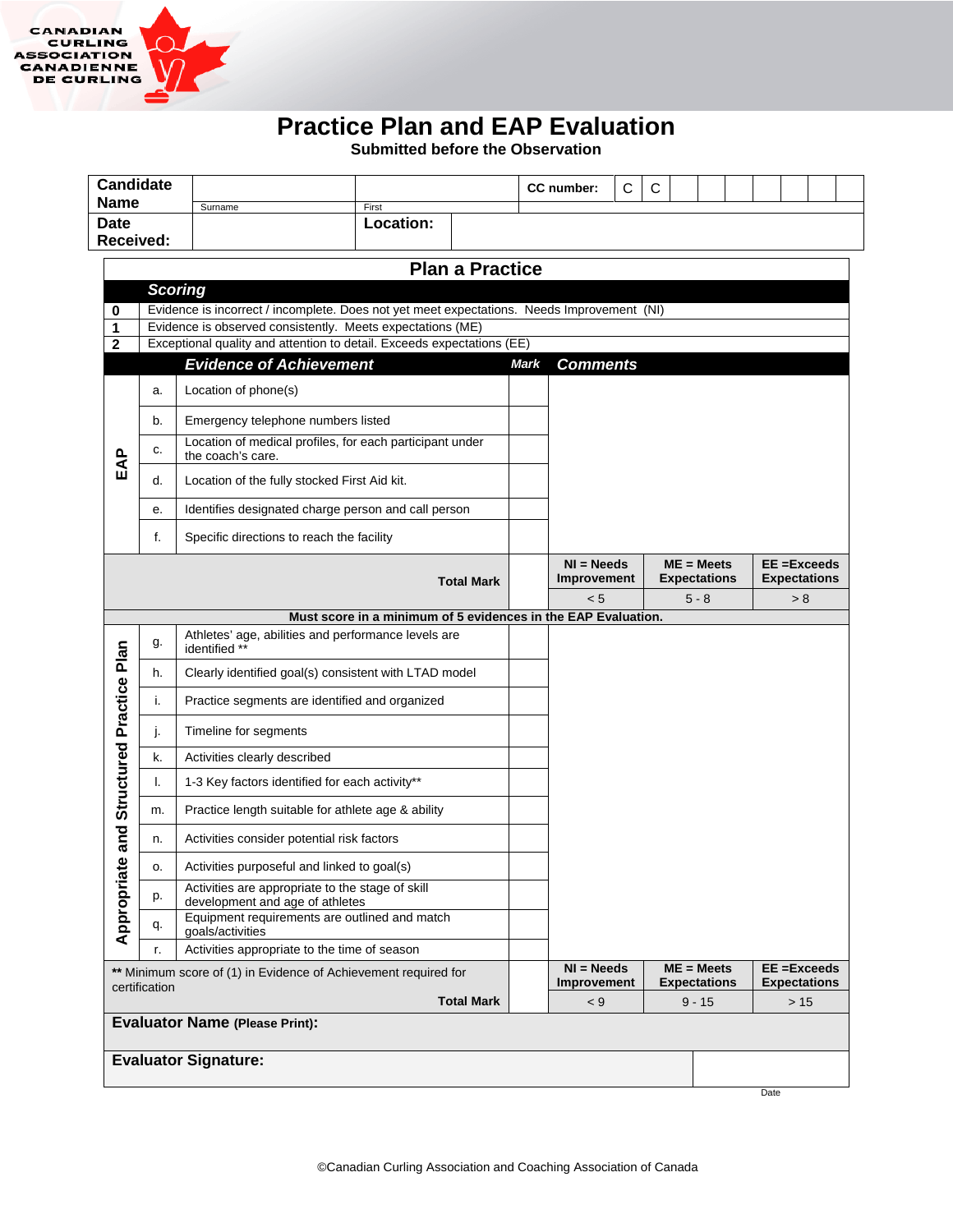

# **Implementation of the Practice Plan - Evaluation**

**Observation of the Coach in a Practice Environment**

| <b>Candidate</b><br><b>Name</b> |         |           | CC number: | $\sim$<br>◡ | $\sim$<br>◡ |  |  |  |  |
|---------------------------------|---------|-----------|------------|-------------|-------------|--|--|--|--|
|                                 | Surname | First     |            |             |             |  |  |  |  |
| <b>Date</b>                     |         | Location: |            |             |             |  |  |  |  |
| Received:                       |         |           |            |             |             |  |  |  |  |

|                                                   | <b>Implementation of the Practice Plan</b> |                                                                                            |  |                             |                                     |                                       |  |  |  |  |  |
|---------------------------------------------------|--------------------------------------------|--------------------------------------------------------------------------------------------|--|-----------------------------|-------------------------------------|---------------------------------------|--|--|--|--|--|
|                                                   | <b>Scoring</b>                             |                                                                                            |  |                             |                                     |                                       |  |  |  |  |  |
| 0                                                 |                                            | Evidence is incorrect / incomplete. Does not yet meet expectations. Needs Improvement (NI) |  |                             |                                     |                                       |  |  |  |  |  |
| 1                                                 |                                            | Evidence is observed consistently. Meets expectations (ME)                                 |  |                             |                                     |                                       |  |  |  |  |  |
| $\mathbf{2}$                                      |                                            | Exceptional quality and attention to detail. Exceeds expectations (EE)                     |  |                             |                                     |                                       |  |  |  |  |  |
| <b>Evidence</b><br><b>Mark</b><br><b>Comments</b> |                                            |                                                                                            |  |                             |                                     |                                       |  |  |  |  |  |
|                                                   | s.                                         | Facility safety check**                                                                    |  |                             |                                     |                                       |  |  |  |  |  |
| Safety                                            | t.                                         | Steps to minimize risk**                                                                   |  |                             |                                     |                                       |  |  |  |  |  |
|                                                   | u.                                         | Coach models safe behaviour**                                                              |  |                             |                                     |                                       |  |  |  |  |  |
|                                                   |                                            | <b>Total Mark</b>                                                                          |  | $NI = Needs$<br>Improvement | $ME = Meets$<br><b>Expectations</b> | EE = Exceeds<br><b>Expectations</b>   |  |  |  |  |  |
|                                                   |                                            |                                                                                            |  | $<$ 3                       | $3 - 5$                             | > 5                                   |  |  |  |  |  |
|                                                   |                                            | ** Minimum score of (1) in Evidence of Achievement required for certification              |  |                             |                                     |                                       |  |  |  |  |  |
|                                                   | v.                                         | Practice plan is presented                                                                 |  |                             |                                     |                                       |  |  |  |  |  |
|                                                   | W.                                         | Practice matches goals                                                                     |  |                             |                                     |                                       |  |  |  |  |  |
| Structure & Organization                          | x.                                         | Main segments are<br>evident ** (intro, warm-up, core, cool down,<br>and debrief)          |  |                             |                                     |                                       |  |  |  |  |  |
|                                                   | у.                                         | Equipment available and relevant                                                           |  |                             |                                     |                                       |  |  |  |  |  |
|                                                   | Z.                                         | Effective use of space and equipment                                                       |  |                             |                                     |                                       |  |  |  |  |  |
|                                                   | aa.                                        | Appropriate breaks                                                                         |  |                             |                                     |                                       |  |  |  |  |  |
|                                                   | bb.                                        | Activities contribute to development of<br>skills, tactics or athletic abilities           |  |                             |                                     |                                       |  |  |  |  |  |
|                                                   | CC.                                        | Practice time is maximized and as<br>scheduled                                             |  |                             |                                     |                                       |  |  |  |  |  |
|                                                   |                                            | <b>Total Mark</b>                                                                          |  | $NI = Needs$<br>Improvement | $ME = Meets$<br><b>Expectations</b> | $EE = Exceeds$<br><b>Expectations</b> |  |  |  |  |  |
|                                                   |                                            |                                                                                            |  | < 6                         | $6 - 11$                            | > 11                                  |  |  |  |  |  |
|                                                   |                                            | ** Minimum score of (1) in Evidence of Achievement required for certification              |  |                             |                                     |                                       |  |  |  |  |  |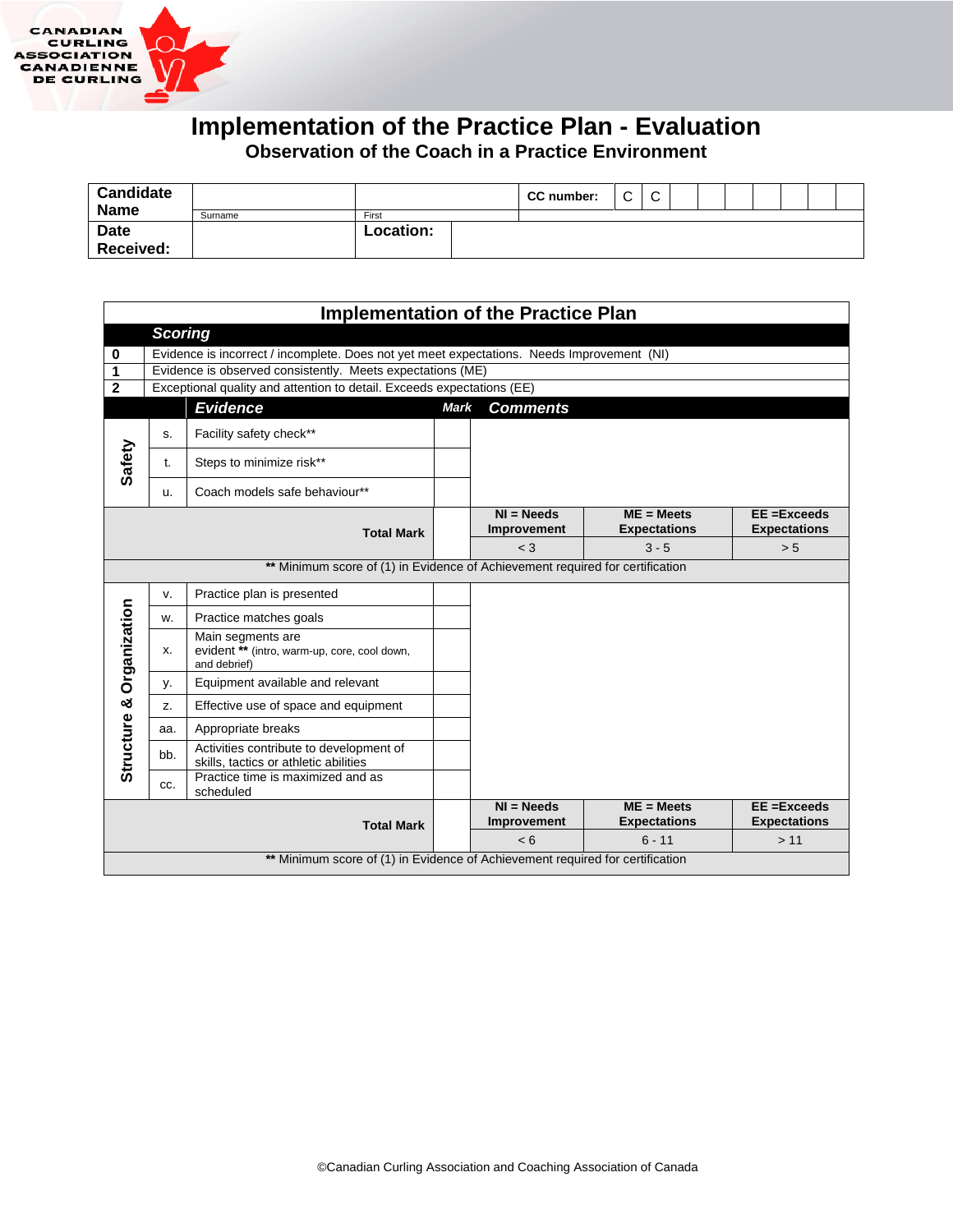|                        | Implementation of the Practice Plan - continued |                                                                                            |             |                                         |                                                 |                                            |  |  |  |  |
|------------------------|-------------------------------------------------|--------------------------------------------------------------------------------------------|-------------|-----------------------------------------|-------------------------------------------------|--------------------------------------------|--|--|--|--|
|                        | <b>Scoring</b>                                  |                                                                                            |             |                                         |                                                 |                                            |  |  |  |  |
| 0                      |                                                 | Evidence is incorrect / incomplete. Does not yet meet expectations. Needs Improvement (NI) |             |                                         |                                                 |                                            |  |  |  |  |
| 1                      |                                                 | Evidence is observed consistently. Meets expectations (ME)                                 |             |                                         |                                                 |                                            |  |  |  |  |
| $\mathbf{2}$           |                                                 | Exceptional quality and attention to detail. Exceeds expectations (EE)                     |             |                                         |                                                 |                                            |  |  |  |  |
|                        |                                                 | <b>Evidence</b>                                                                            | <b>Mark</b> | <b>Comments</b>                         |                                                 |                                            |  |  |  |  |
|                        | dd.                                             | Interaction takes place with all athletes                                                  |             |                                         |                                                 |                                            |  |  |  |  |
|                        | ee.                                             | Coach is in a position to see all activities                                               |             |                                         |                                                 |                                            |  |  |  |  |
|                        | ff.                                             | Activities have 1-3 key learning points                                                    |             |                                         |                                                 |                                            |  |  |  |  |
|                        | gg.                                             | Behaviour expectations are identified<br>and reinforced                                    |             |                                         |                                                 |                                            |  |  |  |  |
| Teaching & Learning    | hh.                                             | Provides constructive and positive<br>feedback                                             |             |                                         |                                                 |                                            |  |  |  |  |
|                        | ii.                                             | Speaks clearly and audibly                                                                 |             |                                         |                                                 |                                            |  |  |  |  |
|                        | jj.                                             | Activities are appropriate to stage of skill<br>development                                |             |                                         |                                                 |                                            |  |  |  |  |
|                        |                                                 | <b>Total Mark</b>                                                                          |             | $NI = Needs$<br>Improvement<br>< 5      | $ME = Meets$<br><b>Expectations</b><br>$5 - 10$ | EE =Exceeds<br><b>Expectations</b><br>> 10 |  |  |  |  |
|                        |                                                 | ** Minimum score of (1) in Evidence of Achievement required for certification              |             |                                         |                                                 |                                            |  |  |  |  |
|                        | kk.                                             | Observes performance from an<br>adequate vantage point                                     |             |                                         |                                                 |                                            |  |  |  |  |
| Detect Skill<br>Errors | Ш.                                              | Identifies factors that directly impact<br>performance**                                   |             |                                         |                                                 |                                            |  |  |  |  |
|                        | mm.                                             | Causes of errors are identified**                                                          |             |                                         |                                                 |                                            |  |  |  |  |
|                        | nn.                                             | Coach asks appropriate questions                                                           |             |                                         |                                                 |                                            |  |  |  |  |
|                        | OO.                                             | Explains how errors impact performance                                                     |             |                                         |                                                 |                                            |  |  |  |  |
|                        |                                                 | <b>Total Mark</b>                                                                          |             | $NI = Needs$<br>Improvement<br>$\leq 4$ | $ME = Meets$<br><b>Expectations</b><br>$4 - 8$  | EE =Exceeds<br><b>Expectations</b><br>> 8  |  |  |  |  |
|                        |                                                 | ** Minimum score of (1) in Evidence of Achievement required for certification              |             |                                         |                                                 |                                            |  |  |  |  |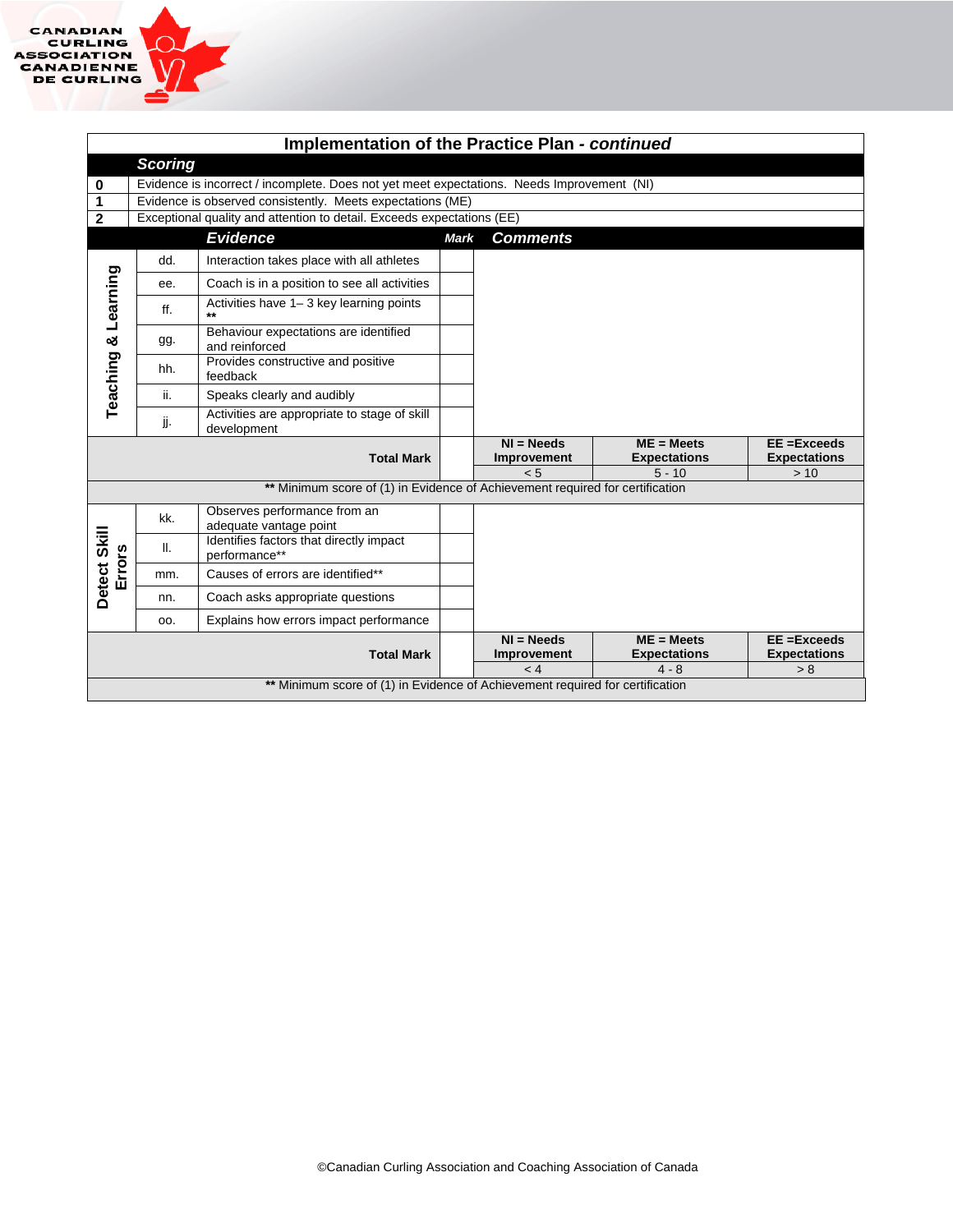|                      | Implementation of the Practice Plan - continued |                                                                                            |             |                             |                                     |                                     |  |  |  |  |
|----------------------|-------------------------------------------------|--------------------------------------------------------------------------------------------|-------------|-----------------------------|-------------------------------------|-------------------------------------|--|--|--|--|
|                      | <b>Scoring</b>                                  |                                                                                            |             |                             |                                     |                                     |  |  |  |  |
| 0                    |                                                 | Evidence is incorrect / incomplete. Does not yet meet expectations. Needs Improvement (NI) |             |                             |                                     |                                     |  |  |  |  |
| 1                    |                                                 | Evidence is observed consistently. Meets expectations (ME)                                 |             |                             |                                     |                                     |  |  |  |  |
| $\overline{2}$       |                                                 | Exceptional quality and attention to detail. Exceeds expectations (EE)                     |             |                             |                                     |                                     |  |  |  |  |
|                      |                                                 | <b>Evidence</b>                                                                            | <b>Mark</b> | <b>Comments</b>             |                                     |                                     |  |  |  |  |
|                      | pp.                                             | Corrections are related to CCA approved<br>skill techniques **                             |             |                             |                                     |                                     |  |  |  |  |
|                      | qq.                                             | Explanation of correction is related to<br>improved performance (how and why)              |             |                             |                                     |                                     |  |  |  |  |
|                      | rr.                                             | Coach asks appropriate questions                                                           |             |                             |                                     |                                     |  |  |  |  |
| Correct Skill Errors | SS.                                             | Matches level of difficulty of drill/activity<br>to athlete's ability                      |             |                             |                                     |                                     |  |  |  |  |
|                      | tt.                                             | Corrections are provided in proper<br>sequence**                                           |             |                             |                                     |                                     |  |  |  |  |
|                      | uu.                                             | Prescribes appropriate drill and/or<br>activity                                            |             |                             |                                     |                                     |  |  |  |  |
|                      |                                                 | <b>Total Mark</b>                                                                          |             | $NI = Needs$<br>Improvement | $ME = Meets$<br><b>Expectations</b> | EE = Exceeds<br><b>Expectations</b> |  |  |  |  |
|                      |                                                 | ** Minimum score of (1) in Evidence of Achievement required for certification              |             | < 5                         | $5 - 9$                             | > 9                                 |  |  |  |  |
|                      |                                                 |                                                                                            |             |                             |                                     |                                     |  |  |  |  |
|                      | VV.                                             | Athletes are greeted                                                                       |             |                             |                                     |                                     |  |  |  |  |
|                      | ww.                                             | Coach is dressed appropriately                                                             |             |                             |                                     |                                     |  |  |  |  |
|                      | XX.                                             | Coach exhibits positive body language                                                      |             |                             |                                     |                                     |  |  |  |  |
| Professionalism      | yy.                                             | Communication is respectful and non-<br>discriminatory**                                   |             |                             |                                     |                                     |  |  |  |  |
|                      | ZZ.                                             | Coach exhibits a positive image to<br>athletes and stakeholders                            |             |                             |                                     |                                     |  |  |  |  |
|                      |                                                 | <b>Total Mark</b>                                                                          |             | $NI = Needs$<br>Improvement | $ME = Meets$<br><b>Expectations</b> | EE = Exceeds<br><b>Expectations</b> |  |  |  |  |
|                      | $4 - 7$<br>$\lt 4$<br>> 7                       |                                                                                            |             |                             |                                     |                                     |  |  |  |  |
|                      |                                                 | ** Minimum score of (1) in Evidence of Achievement required for certification              |             |                             |                                     |                                     |  |  |  |  |

| <b>Evaluator Name:</b> |      |
|------------------------|------|
|                        | Date |
|                        |      |
|                        |      |
|                        | Date |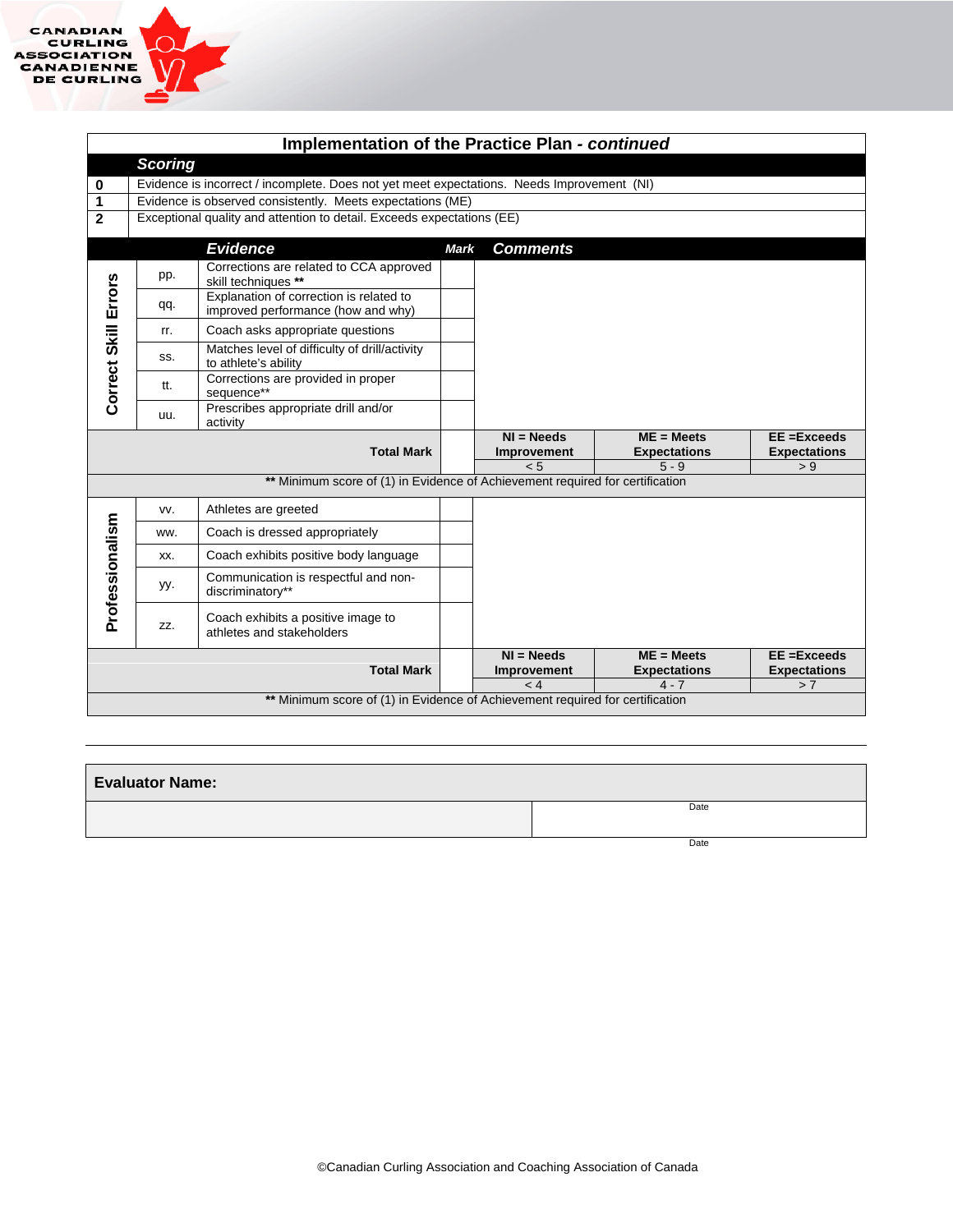

## **Evaluator Debrief and Action Planning Worksheet**

#### Summary of Coach Criteria Evaluated

| Result<br>(NI, ME, EE) | <b>Criteria</b>                                 |
|------------------------|-------------------------------------------------|
|                        | <b>EAP</b>                                      |
|                        | <b>Appropriate and Structured Practice Plan</b> |
|                        | <b>Safety</b>                                   |
|                        | <b>Structure and Organization</b>               |
|                        | <b>Teaching and Learning</b>                    |
|                        | <b>Detect Skill Errors</b>                      |
|                        | <b>Corrects Skill Error</b>                     |
|                        | Professionalism                                 |

#### *Debrief Meeting*

- $\square$  Discuss process of the evaluation and general performance of the coach
- $\Box$  Praise, clarify, question, raise concerns
- $\Box$  Review logistics of evaluation: time in the season, participants' abilities etc.
- $\Box$  Identify and discuss instructor's goals
- $\Box$  Identify next steps for instructor

#### **Reflections and Comments**

#### **1. Identify your key questions**

*Example: What did you think went well and why? What might you have done better and how would you change it? Did you consider other ways to do that?*

**2. If coach has not clearly demonstrated an evidence, plan several questions that may assist you in obtaining further evidences.**

*Example: If <<safety situation>> occurred, explain what you could have? I noticed that you did \_\_\_\_\_\_\_\_\_\_, why did you do that or what might you have differently?*

#### **3. Summarize key points, provide feedback and review recommended action plan** *Example: Overall, I thought you did interention well. You may want to consider trying \_\_\_\_\_\_\_\_ in the future. I observed Example: Overall, I thought you did \_\_\_ that <<specific scenario>> occurred and thought that you should be aware of its impact during the lesson.*